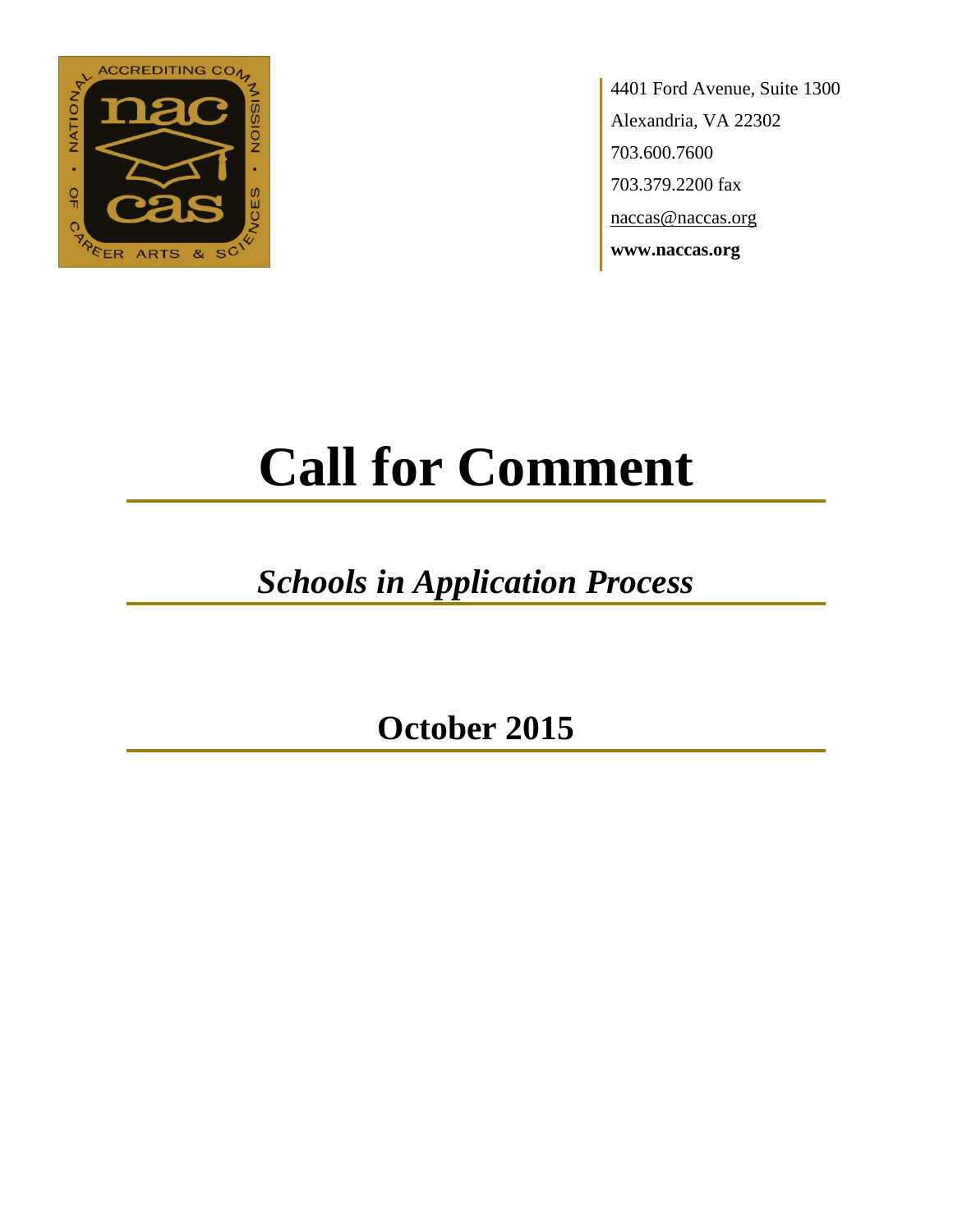#### -- **List of Schools in the Application Process**

*In accordance with Sections 10.0 and 10.1 of NACCAS' Rules of Practice and Procedure and 34 CFR 602.23(b), the NACCAS Board of Commissioners seeks comments on institutions that are currently in the process of applying for accreditation or renewal of accreditation.*

Instructions: If you have information that would contribute to the Commission's review of any of the institutions listed below, please complete the attached comment form and e-mail it to Erykah Wilkerson at ewilkerson@naccas.org. Please include the following in the subject line of your email: School List Call for Comment: October 2015. Pursuant to Section 10.1 of NACCAS' *Rules of Practice and Procedure*, please submit all comments within (15) days of the date of distribution of this Call for Comment.

#### ARIZONA

Olympus Beauty Academy **Ref.** #A41010-18 4601 East Bell Road, Suite A15 Phoenix, AZ 85032 **Process: Initial Additional Location Accreditation**

#### ARKANSAS

| Arthur's Beauty College, Inc.                                                                                                        | Ref. #013011-00 |
|--------------------------------------------------------------------------------------------------------------------------------------|-----------------|
| 2000 North B Street                                                                                                                  |                 |
| Fort Smith, AR 72901                                                                                                                 |                 |
| <b>Process: Renewal of Accreditation</b>                                                                                             |                 |
| Arthur's Beauty College, Inc.<br>1903 Grant Avenue, Suite K, L, M<br>Jonesboro, AR 72401<br><b>Process: Renewal of Accreditation</b> | Ref. #B13011-01 |
| Arthur's Beauty College, Inc.<br>2600 John Harden Drive<br>Jacksonville, AR 72076<br><b>Process: Renewal of Accreditation</b>        | Ref. #013023-00 |
| Arthur's Beauty College, Inc.<br>2320 Washington Avenue<br>Conway, AR 72032<br><b>Process: Renewal of Accreditation</b>              | Ref. #B13023-02 |
| <b>CALIFORNIA</b>                                                                                                                    |                 |
| David's Academy of Beauty                                                                                                            | Ref. #014328-00 |
| 8652 East Whittier Boulevard                                                                                                         |                 |
| Pico Rivera, CA 90660                                                                                                                |                 |

**Process: Renewal of Accreditation**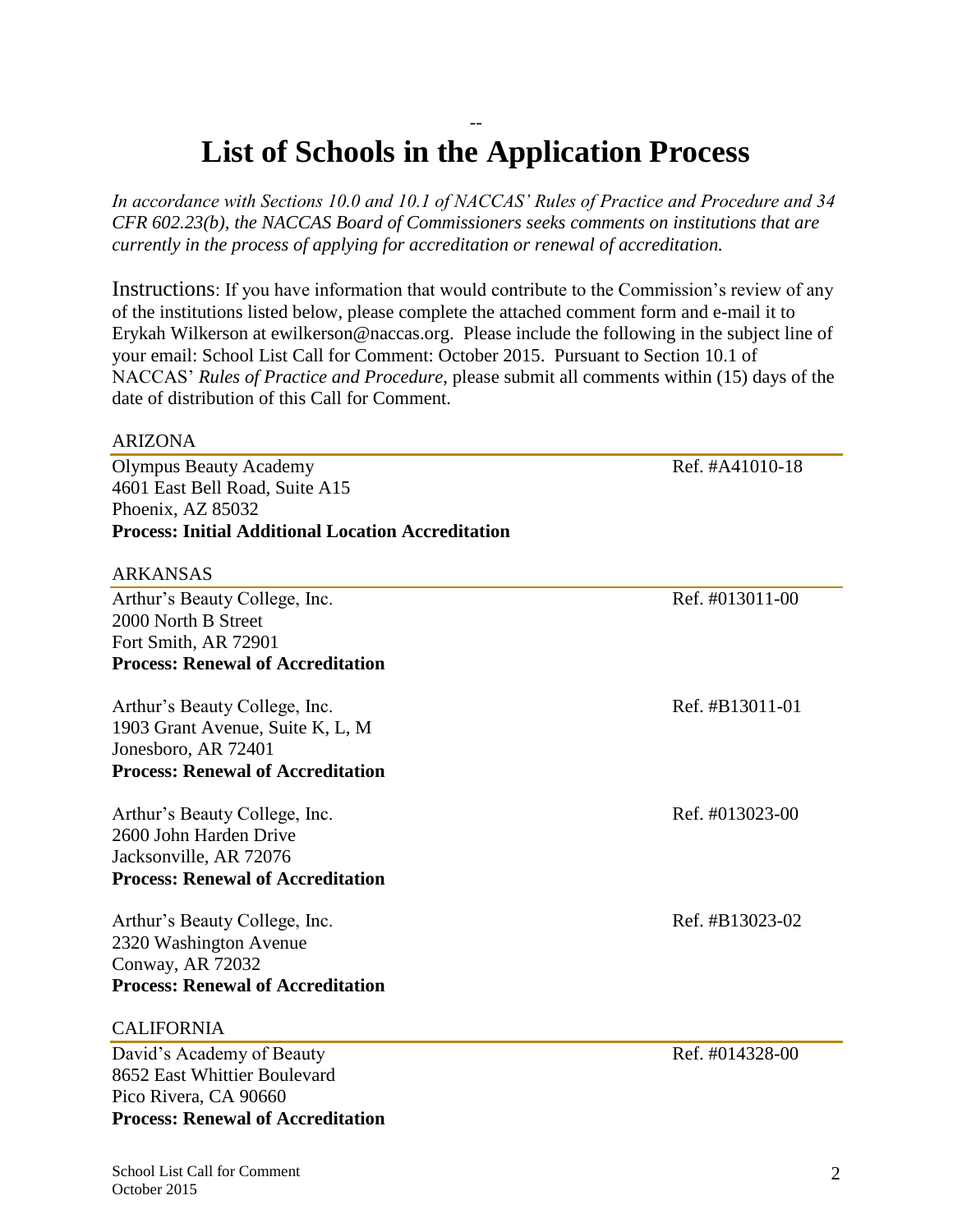#### FLORIDA

American Academy of Cosmetology, Inc. Ref. #019121-00 1330 Blanding Boulevard Suite 125 Orange Park, FL 32065 **Process: Renewal of Accreditation**

#### IDAHO

Aveda Institute Twin Falls Ref. #022008-00 837 Pole Line Road Suite 103 Twin Falls, ID 83301 **Process: Renewal of Accreditation**

#### ILLINOIS

Elle International Beauty Academy **Ref.** #I13044-00 2113 South China Place #AB Chicago, IL 6061 **Process: Initial Accreditation**

#### MARYLAND

Hair Academy II, Inc. Ref. #030035-00 3705 Branch Avenue Lower Level, Unit 1010 Hillcrest Heights, MD 20748 **Process: Renewal of Accreditation**

#### **OREGON**

Johnny Matthew's Hairdressing Training School Ref. #I14235-00 255 Liberty Street NE Salem, OR 97301 **Process: Initial Accreditation**

#### PUERTO RICO

Neo Esthetique European Institute Ref. #I13058-00 Avenida Winston Churchill #305 Urbanizacion El Senorial Rio Piedras, PR 00926 **Process: Initial Accreditation**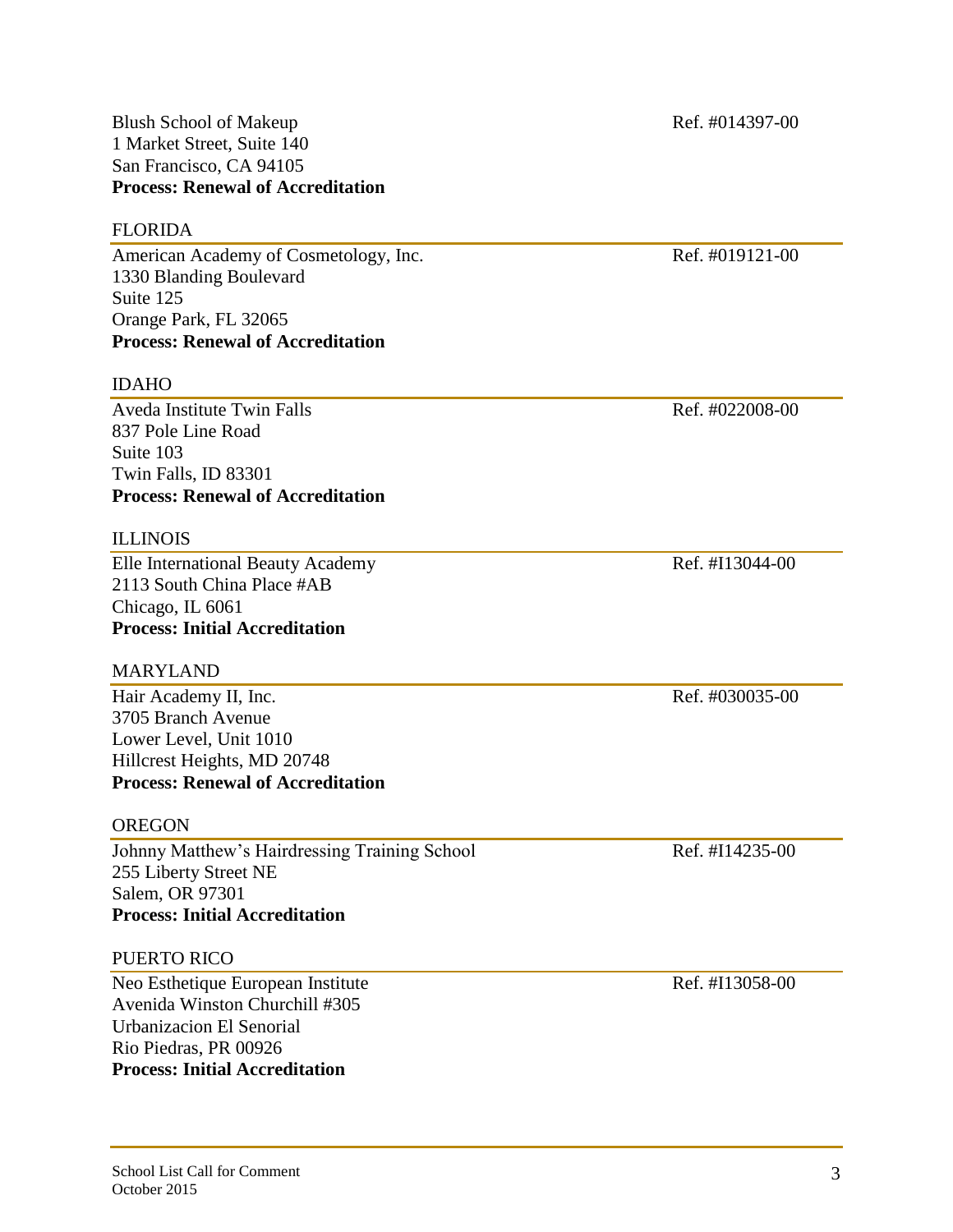| <b>SOUTH CAROLINA</b>                              |                 |
|----------------------------------------------------|-----------------|
| Kenneth Shuler School of Cosmetology               | Ref. #A50012-03 |
| 98 Davenport Street, Suite 1                       |                 |
| Goose Creek, SC 29445                              |                 |
| <b>Process: Initial Additional Location</b>        |                 |
| <b>TENNESSEE</b>                                   |                 |
| New Concepts School of Cosmetology                 | Ref. #052060-00 |
| 1412 South Lee Highway                             |                 |
| Cleveland, TN 37311                                |                 |
| <b>Process: Renewal of Accreditation</b>           |                 |
| Last Minute Cuts School of Barbering & Cosmetology | Ref. #052065-00 |
| 2195 South Third Street                            |                 |
| Memphis, TN 38109                                  |                 |
| <b>Process: Renewal of Accreditation</b>           |                 |
| <b>TEXAS</b>                                       |                 |
| <b>Texas College of Cosmetology</b>                | Ref. #B53164-01 |
| 3504 Knickerbocker Road                            |                 |
| San Angelo, TX 76904                               |                 |
| <b>Process: Renewal of Accreditation</b>           |                 |
| Texas College of Cosmetology- Lubbock              | Ref. #B53164-02 |
| 3602 Slide Road, Suite B-18                        |                 |
| Lubbock, TX 79414                                  |                 |
| <b>Process: Renewal of Accreditation</b>           |                 |
| MJ's Barber Academy                                | Ref. #B53183-02 |
| 3939 South Polk, Suite 505                         |                 |
| Dallas, TX 75224                                   |                 |
| <b>Process: Renewal of Accreditation</b>           |                 |
| <b>VIRGINIA</b>                                    |                 |
| The Esthetic Institute                             | Ref. #I14254-00 |
| 8381 Old Courthouse Road, Suite 300                |                 |
| Vienna, VA 22182                                   |                 |
| <b>Process: Initial Accreditation</b>              |                 |
| <b>WASHINGTON</b>                                  |                 |
| Paul Mitchell The School Richland                  | Ref. #057055-00 |
| 71 Gage Boulevard                                  |                 |
| Richland, WA 99352                                 |                 |
| <b>Process: Renewal of Accreditation</b>           |                 |
|                                                    |                 |